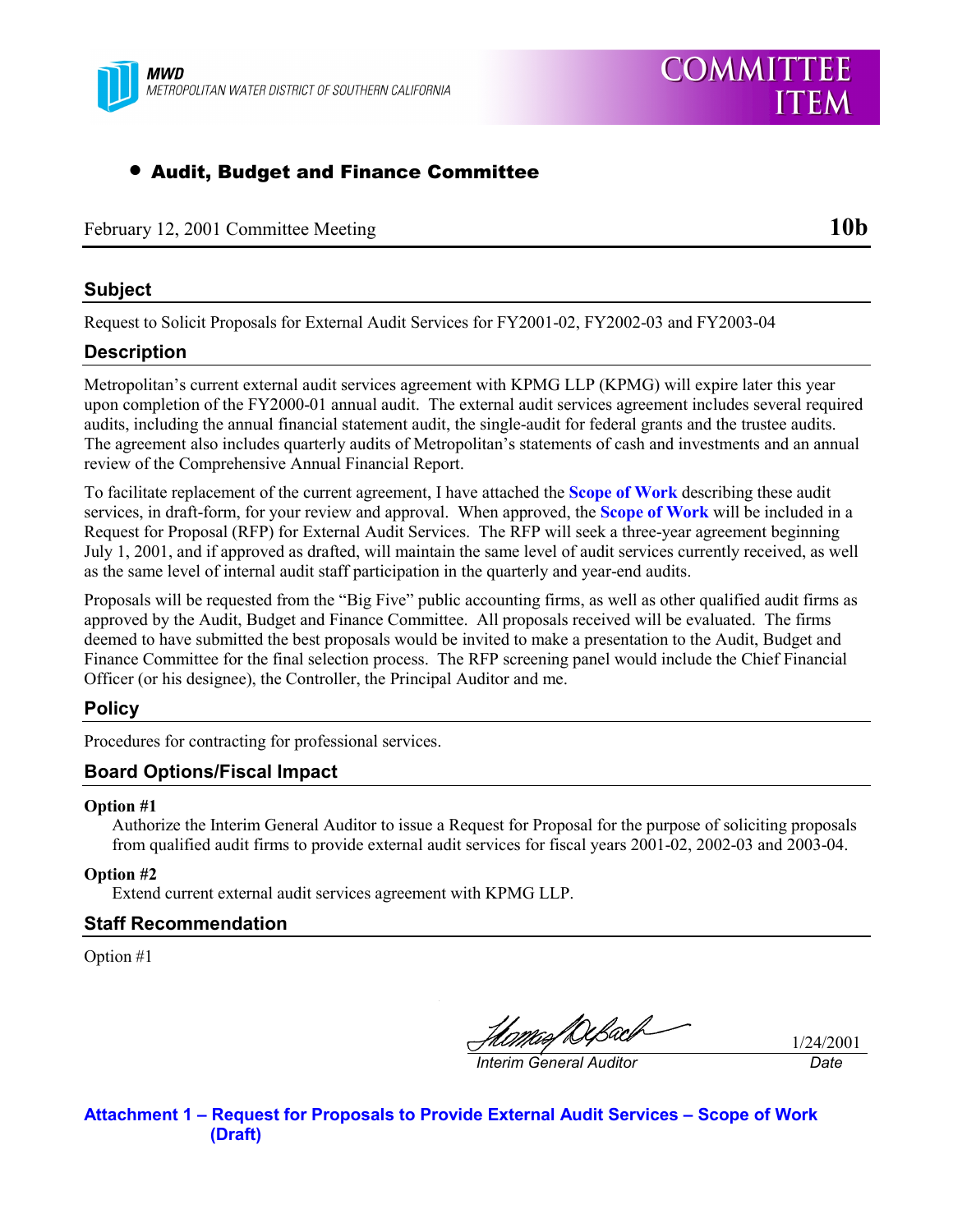## **REQUEST FOR PROPOSAL TO PROVIDE EXTERNAL AUDIT SERVICES**

## **SCOPE OF WORK**

### **1-2 General**

1-2.1 The Metropolitan Water District of Southern California (Metropolitan) is seeking a certified public accounting firm (Accountant) to: 1) perform periodic audits of Metropolitan's financial statements, 2) to review accounting procedures utilized by Metropolitan, and 3) to make recommendations in regard to Metropolitan's accounting procedures and systems of internal control.

1-2.2 Accountant shall have experience in auditing utilities and governmental agencies, and also experience in tax-exempt bond and other municipal financing activities. Metropolitan's General Auditor will administer the audit services agreement on behalf of the Board of Directors.

1-2.3 It is anticipated that Metropolitan will issue a three-year contract for services beginning July 1, 2001.

1-2.4 Metropolitan reserves the right to interview all personnel to ensure that each person meets the background experience and expertise required by Metropolitan

1-2.5 Metropolitan's external audit services for the fiscal year ending June 30, 2001, are currently being provided by KPMG LLP.

### **1-3 Professional Licenses**

1-3.1 Accountant, its subconsultants, and Key Personnel shall have the required professional licenses or certifications required for these services.

1-3.2 All professional licenses or certifications required for performance of these services shall be maintained in good standing during the term of the agreement.

## **1-4 Respondent's Requirements**

1-4.1 The Accountant's staff must be of sufficient size to provide the required professional services in a timely manner throughout the contract period. On occasion, service may require the Accountant to respond on a priority basis.

1-4.2 The Accountant, or its principals, shall be an established provider of the type services required by the Scope of Work for three (3) years and shall have conducted these type services within the past year.

1-4.3 Accountant shall be expected to provide professional personnel for each assignment who are highly qualified and experienced in relation to the tasks assigned. Accountant's personnel shall also possess the professional licenses or designations which are applicable to the work assigned.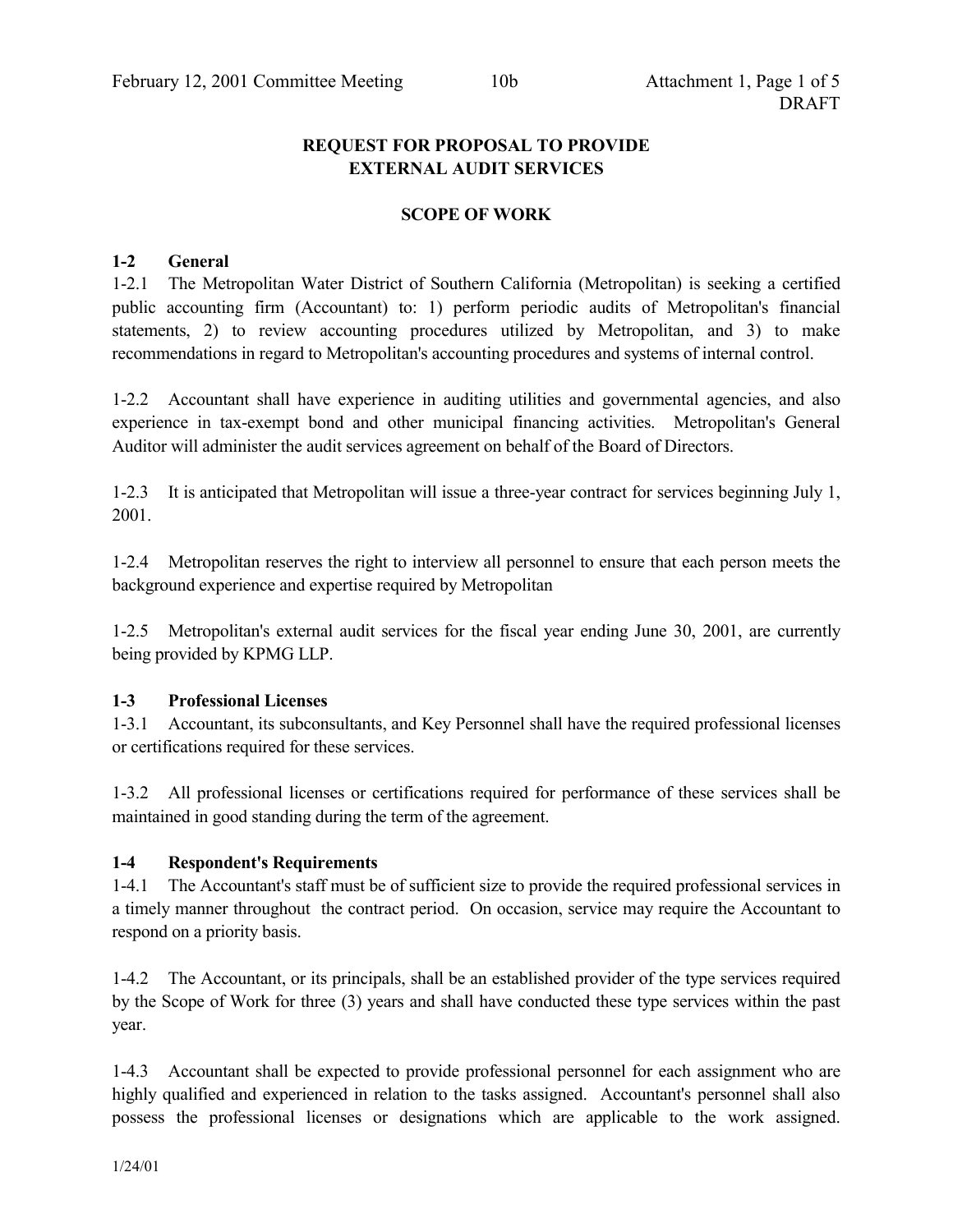Accountant and staff shall conduct their work in accordance with all applicable accounting and auditing standards.

1-4.4 Metropolitan's General Auditor will have the right to direct the Accountant to change its personnel on any assignment.

## **1-5 Subconsultants**

1-5.1 Accountant shall identify all subconsultants to be used in the performance of these services and provide a resume and a detailed description of the services to be performed by subconsultants. Each subconsultant's billing rate shall be identified in the Fee Schedule.

1-5.2 All subconsultant's shall be approved by the Agreement Administrator. Any substitution of the subconsultants submitted in Respondent's proposal requires prior written approval by Metropolitan and an amendment to the Agreement.

1-5.3 Accountant shall be responsible for all services performed under an Agreement with Metropolitan.

1-5.4 Accountant shall not assign or transfer its interest in any contract or subcontract for any services without amending the Agreement.

1-5.5 Metropolitan will not approve Accountant's billing for any personnel who are not specifically approved for work on this project. Metropolitan will reject all personnel provided by Accountant who do not meet requirements for the classification assigned. Accountant shall supply a suitable qualified replacement.

## **1-6 Professional Services Required**

1-6.1 Metropolitan requires annual and quarterly audits covering three fiscal years beginning July 1, 2002 and ending June 30, 2004. The Accountant shall perform examinations of Metropolitan's annual and quarterly financial statements in accordance with generally accepted auditing standards promulgated by the American Institute of Certified Public Accountants, Government Auditing Standards promulgated by the Comptroller General of the United States, and any other audit standards appropriate to public agencies in the State of California.

1-6.2 Specific audit services requirements are outlined in the following paragraphs.

(a) Annual Financial Statement Audits

1) An audit of Metropolitan's general purpose comparative financial statements, prepared on the accrual basis of accounting, shall be made by Accountant for each of the fiscal years ending on June 30, 2002 through June 30, 2004. Metropolitan's comparative financial statements, presented in conformity with generally accepted accounting principles, shall include the Balance Sheets, as of June 30 of each fiscal year, and the related Statements of Revenues, Expenses and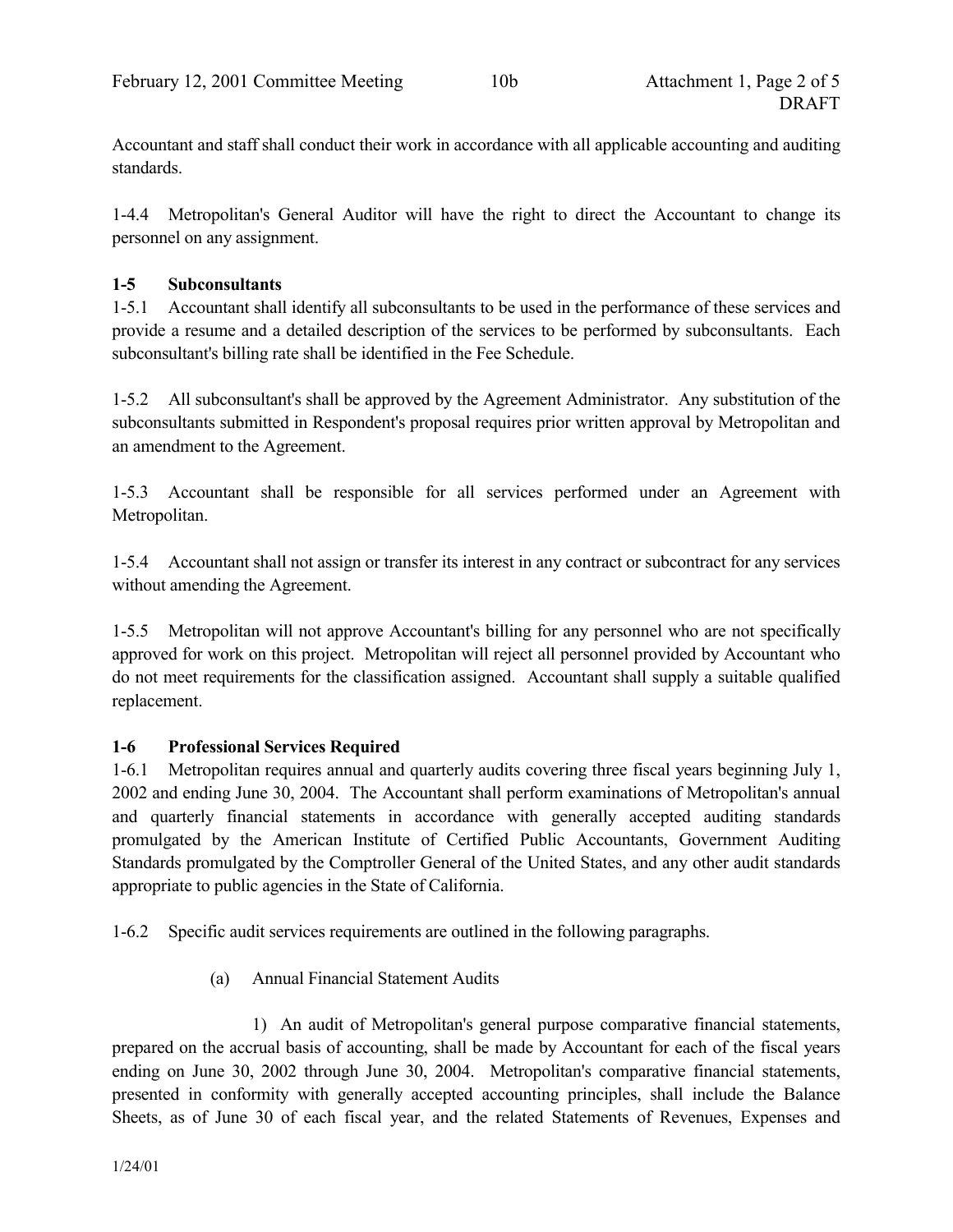Changes in Equity, and Statements of Cash Flows for the fiscal years then ended, together with all required footnote disclosures. Accountant's annual audit reports shall consist of an Independent Auditors' Report and Metropolitan's aforementioned comparative financial statements.

(b) Quarterly Financial Statement Audits

1) An audit shall be made by Accountant of Metropolitan's Statements of Cash and Investments, prepared on the cash basis of accounting, as of the last day of the fiscal quarterly periods ending September 30, December 31, March 31, and June 30, for each of the three fiscal years 2000/02 through 2003/04, as well as the related year-to-date cash basis Statements of Cash Receipts and Disbursements by Fund Category, as of the periods then ended, together with all required footnote disclosures. Accountant's quarterly audit reports shall consist of an Independent Auditors' Report and contain Metropolitan's aforementioned cash basis financial statements.

(c) Annual Letter of Recommendations to Management

1) Accountant shall prepare an annual letter of recommendation to management at the conclusion of each of the annual financial statement audits for fiscal years 2001/02 through 2003/04. The letters shall summarize any significant observations or findings noted by Accountant during the conduct of both the annual and quarterly audits, together with Accountant's related recommendations for improvements or management corrective actions. Accountant shall submit such letters to management more frequently than annually if the circumstances dictate.

(d) Annual Single Audits

1) For each fiscal year covered by the term of this Agreement, the Accountant shall make a determination, in conjunction with Metropolitan's Chief Financial Officer, as to whether a "Single Audit" will be required. For a year that a Single Audit is required pursuant to applicable Federal Laws or regulations, Accountant shall perform such Single Audit of Metropolitan's Federal Financial Assistance Programs in accordance with generally accepted auditing standards; Government Auditing Standards promulgated by the Comptroller General of the United States; and, the provision of Office of Management and Budget Circular A-133, *Audits of States, Local Governments, and Non-Profit Organizations*.

(e) Audits of Metropolitan Water District Asset Financing Corporation (MWDAFC)

1) In connection with the annual audits of Metropolitan's accrual basis comparative general purpose financial statements, Accountant shall also audit the MWDAFC (the MWDFAC was established in June 1996; as of December 21, 2000, there has been no activity in the Corporation). The financial positions and results of operations of the MWDAFC for each of the three fiscal years ending June 30, 2002 through 2004, are expected to be reported as part of Metropolitan's aforementioned general purpose financial statements. However, in the event it is determined that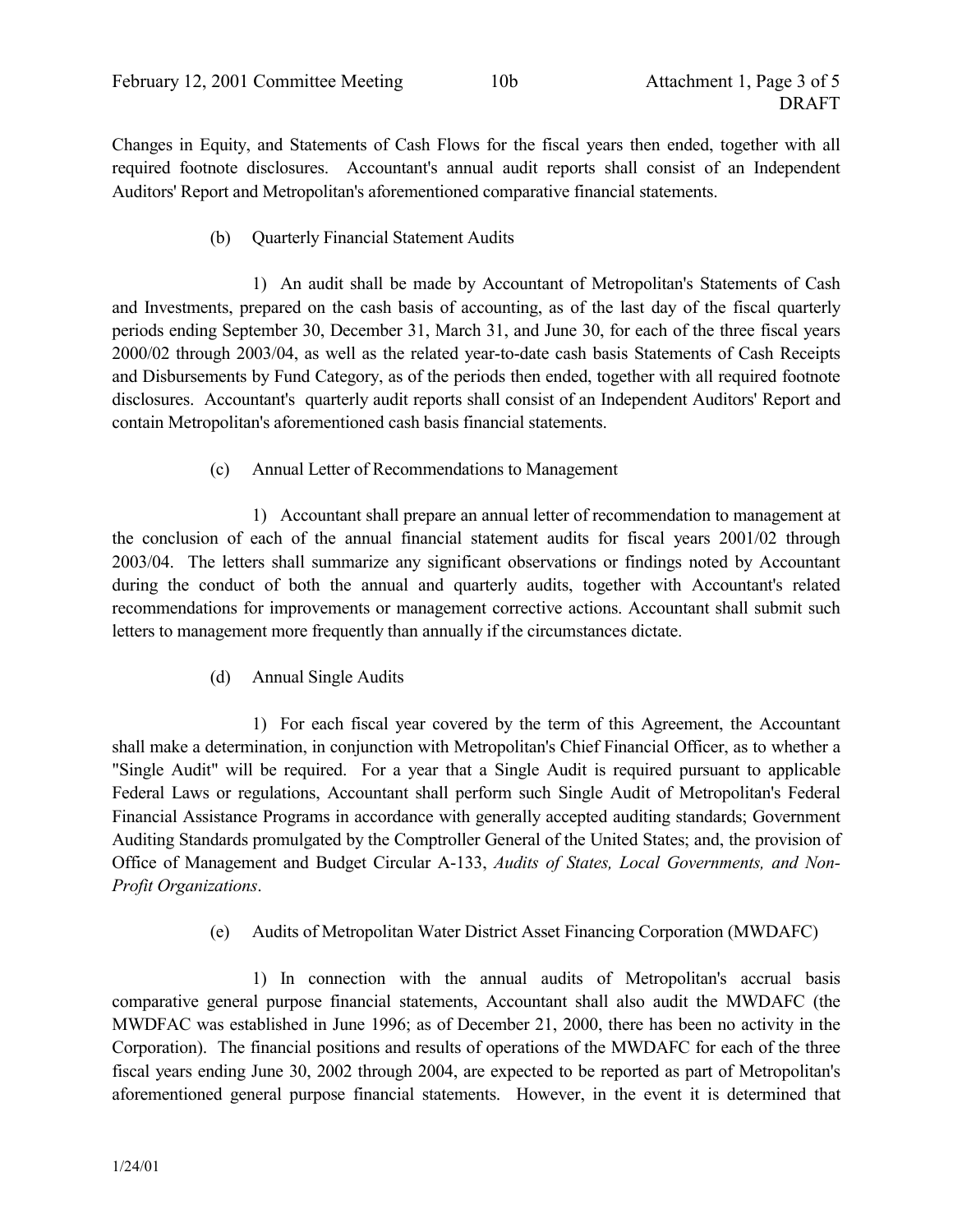separate audited financial statements are required annually for the MWDAFC, the Accountant shall perform audits of such separate statements annually.

- (f) Audits of Trustee Agency Financial
	- 1) Metropolitan acts as administrator/depository trustee for the following agencies:
		- Six Agency Committee
		- Colorado River Association

2) Annual audits of the Statements of Cash Receipts and Disbursements, prepared on the cash basis of accounting, are required for these agencies for the fiscal years ending June 30, 2002 through June 30, 2004, performed in accordance with generally accepted auditing standards. Separate audit reports for each agency are required annually from Accountant, and such reports shall consist of an Independent Auditors' Report and the agencies' aforementioned comparative financial statements.

> (g) Reviews of Metropolitan's Annual Financial and Comprehensive Annual Financial Reports

1) As an additional service to management, each year the Accountant will read and critique drafts of both Metropolitan's Annual Financial Report and its Comprehensive Annual Financial Report prior to their publication. This review helps Metropolitan ensure that the data, and narrative content of such financial reports is consistent, in all material respects, with the audited general purpose financial statements contained in such financial reports.

(h) Attendance at Board of Directors and Other Meetings

1) Accountant's representatives shall attend meetings of Metropolitan's Board of Directors, or its committees, primarily meetings of the Audit, Budget and Finance Committee, whenever requested by Metropolitan's General Auditor, General Manager, General Counsel, or the Board of Directors. In addition to Board of Directors', or committee meetings, Metropolitan may also require Accountant's representatives to attend, or participate in other staff meetings upon the request of Metropolitan's General Auditor, General Manager, General Counsel or their designees.

- (i) Other Required Services
	- 1) Metropolitan expects that:

In a timely manner, Accountant will inform Metropolitan's staff and Board of Directors of matters which may be of interest (particularly those of a financial or accounting nature). Examples of such information might include (but would not be limited to) proposed changes in accounting regulations or auditing standards, comments on business or economic